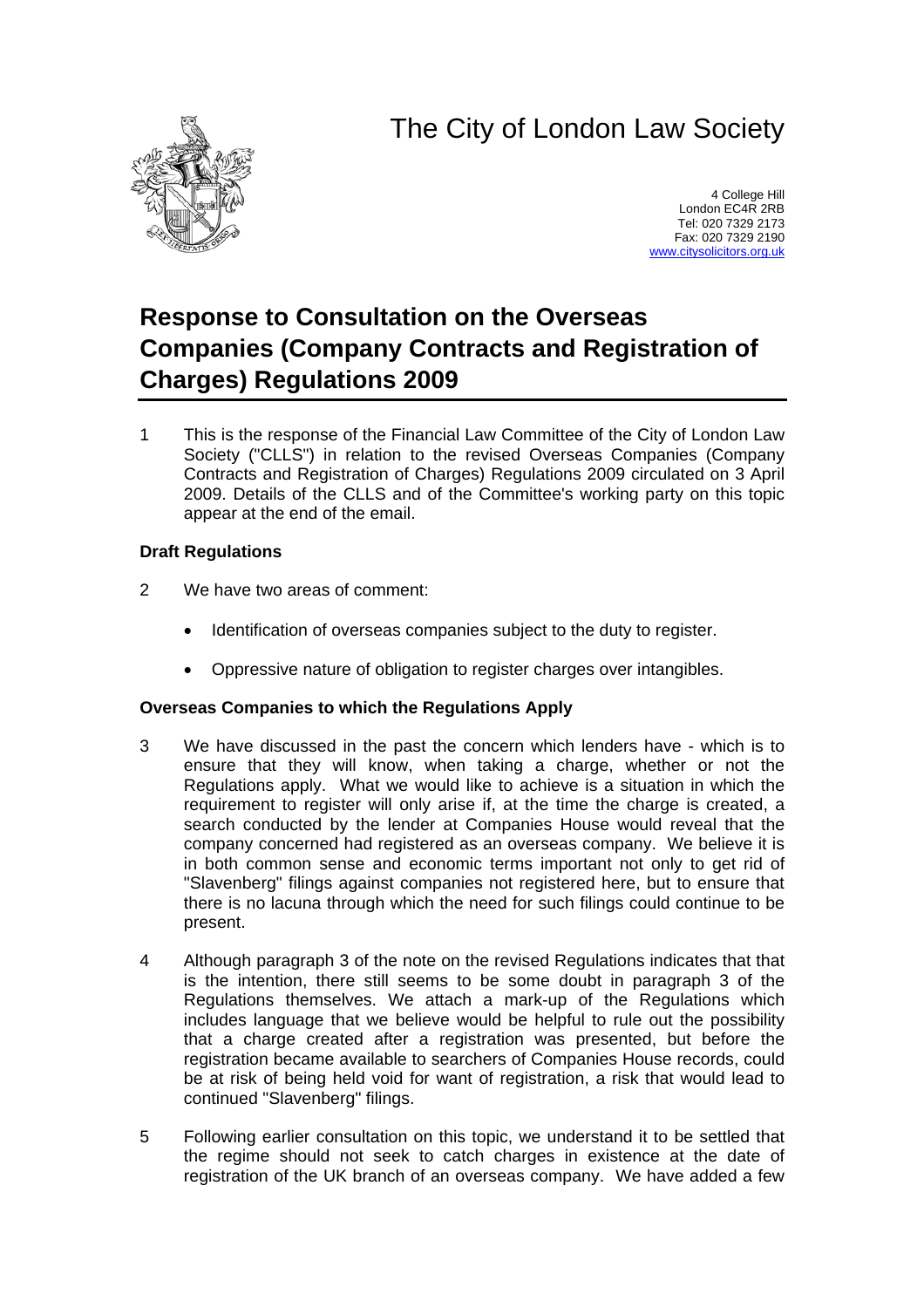words in the same place to remove any risk of an interpretation that could require such charges to be registered, so as to avoid unnecessary "fail-safe" registrations.

#### **Charges over Intangibles**

- 6 The second point relates to the types of charge which require registration. In view of the uncertainty about the location of intangibles (other than certain types of intellectual property), the Regulations as currently drafted will effectively force lenders to register wherever there is a possibility that the intangible asset might be regarded as being situated in the United Kingdom. Although this largely continues a current situation, the debate has focused attention on the disproportionate nature of this requirement in the modern world. Since it has proved impossible to reach a consensus on a clarification of the law as to where intangibles are situated, we believe that the most costeffective approach would be to exclude the requirement for registration of security over intangibles altogether.
- 7 This is because, as regards intangibles, registration is unlikely to be comprehensive or useful and because the penalties are disproportionate to any benefits that could be realised. There are two main reasons:
	- uncertainty as to the scope of what is registrable. The basis of situs of an intangible is far from clear. This is exacerbated by the fact that trading in intangibles (including debts, shares and other securities) is now highly international (far more so than when the rule was first introduced). A company with a branch in the UK (just like a company without such a branch) may create anywhere in the world and without any involvement of its UK branch, a charge over assets including intangibles arguably situated in the UK (eg present or future debts owed by a UK resident debtor, debts payable or recoverable in the UK, shares and other securities issues by UK companies, other companies with branches in the UK, or where there is a UK paying agent or a UK listing, even without any branch in the UK). It is highly probable that most such charges created outside the UK will miss registration, because those involved in their creation do not recognise the possible UK connection in the mere existence of a UK branch (which in itself is not concerned in the transaction), and it is also probable that the enforcement of these charges will also take place through insolvency processes conducted outside the UK despite the existence of a UK branch. The process will not therefore be effective to give comprehensive notice to third parties dealing with an overseas company with a UK branch of its charges over UK situs intangibles and will impinge largely on activities outside the any UK jurisdiction and not connected with the affairs of the UK branch. The uncertainty of the current law has been highlighted by the consultation on possible criteria for situs of intangibles, which included a choice of English law.
	- because several common classes of charge in this category are exempt from registration in any event (eg charges within the Financial Collateral Directive), so that the register is generally of lesser value as regards charges over intangibles.

The conclusion from the two points above is that, in contrast with the rules on charges over land and tangibles (which are manageably clear), third parties could not rely on the UK register in any sense as comprehensive, or even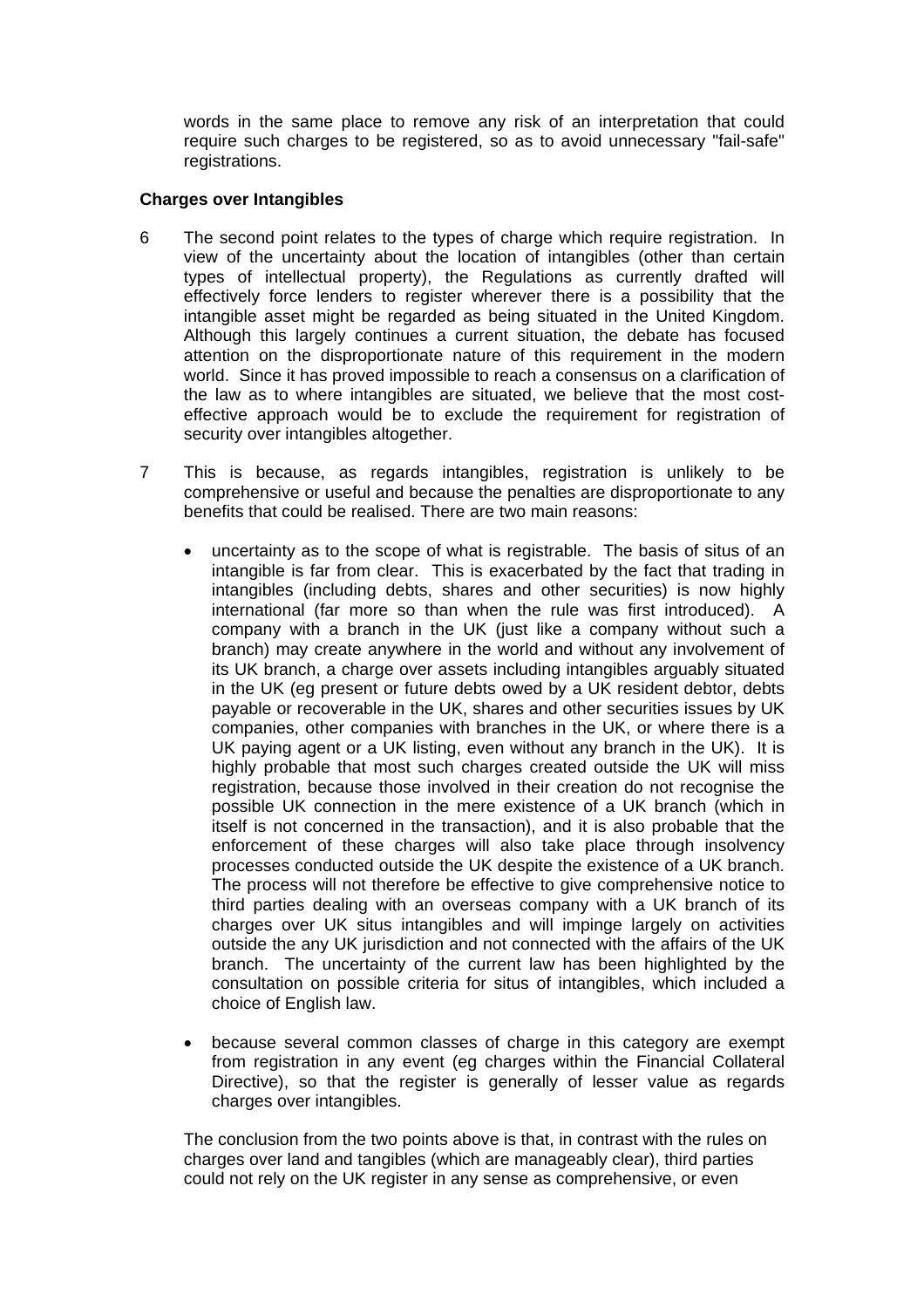useful, as regards prior charges over intangible assets possibly situated in the UK which they are offered as security by any overseas company with a branch in the UK. The expense, legal uncertainty and increased enforcement costs of continuing any registration requirement in relation to intangibles is therefore not balanced by a corresponding benefit for persons dealing with the overseas company. We submit therefore that it would be disproportionately burdensome to those taking security from overseas companies with UK branches and not in accord with the principles of comity, to continue this uncertain "long-arm" requirement in the new Regulations, with severe sanctions for failure to register. It is even more monstrous that directors of companies with a UK branch could be exposed to criminal sanctions in relation to the creation of minor charges in the ordinary course of business over arguably UK situs intangibles by colleagues somewhere far from the UK (and quite possibly far from the head office as well).

- 8 In considering the points made in the above, we note that the impact assessment considers only the savings from the abolition of the Slavenberg register: we believe that those benefits would not be fully realised without additional clarification of when the obligation to register arises. In addition the impact statement does not even consider the huge burdens regarding charges over intangibles which this law perpetuates and the ability to alleviate them without wholly abolishing the registration requirements. It does not cost either whole or partial abolition of the law. We have advocated partial abolition because we believe that this would result in savings for registered overseas companies and their lenders, both at the time of creation and of enforcement of charges which relate only to intangibles, as well as lightening the load for the registrar, while getting rid only of categories of registration which could not be reliable in any event and which therefore perform no very useful function for third parties at any stage. It would also promote legal certainty which carries economic benefits for all those using the legal systems of the UK.
- 9 Intellectual property is a form of intangible for which the concerns in identification of situs may be thought to be less. We also note that while this may be true for forms of intellectual property, such as patents, whose existence is evidenced on a UK register, non-registrable intellectual property may also be difficult to identify: eg whether UK copyright has come into existence. We therefore suggest that if charges over intellectual property are retained as a registrable category, then the definition should be limited to intellectual property registered in a UK register. We note, however, (and the same will apply to certain tangibles) that pan-European registers may be created. This is not, however, an immediate issue for the proposed Regulations.

#### **Conclusion**

10 Although we have commented on this matter in earlier submissions and in a meeting with the Department, we have thought it sensible to summarise above the reasons for our views. Our comments are directed to reducing the cost of maintaining a register of charges in relation to overseas companies, (1) by limiting registrations to companies which should be capable of being verified as having a place of business in the UK and (2) to charges of a nature which should be readily identifiable by companies and lenders taking security as involving UK property and where the registration would be of real value to parties searching the register (as likely to be comprehensive as regards the existence of enforceable charges over the assets in question). We have also been conscious of the need to ensure that criminal offences on individuals